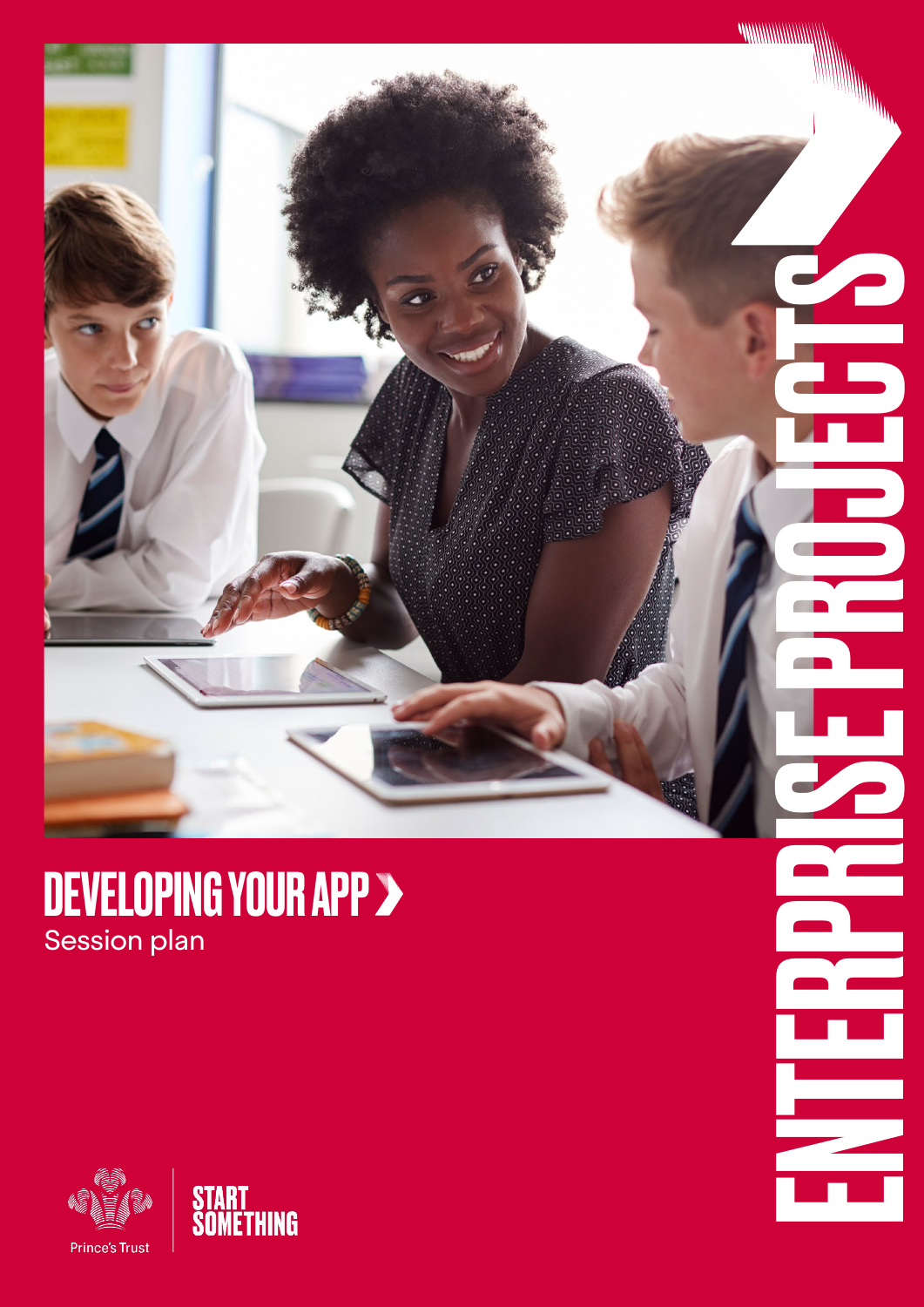## **AT A GLANCE >**

This is the second session in the Digital Creativity unit. In this session learners will start to develop their ideas for applications to address the SDG they chose in the previous session. They will be introduced to the concept of iterative development in the context of application design and how they can pitch their ideas in a professional context. This session was made with the support of Apple and was created by Coventry University.



### LLN OPPORTUNITIES

- Discussing and applying new concepts
- $\vee$  Discussing and writing down project ideas



### MATERIALS

- Iteration information sheet
- $\vee$  Developing your app worksheet
- $\blacktriangleright$  Pitching presentation
- $\checkmark$  Computer with internet access to play videos

## LEARNING OUTCOMES

- $\vee$  Collaborate in a team to develop an idea for an application that addresses an SDG
- $\vee$  Understand iteration and the digital application development process



| ACTIVITY                            | TIME          | PAGE |
|-------------------------------------|---------------|------|
| Understanding iterative development | 15 minutes    | 03   |
| Developing your ideas               | 25-30 minutes | 04   |
| The pitch process                   | 20-30 minutes | 05   |
| <u>Wrap up</u>                      | 5-10 minutes  | 06   |

### WHO CREATED THIS SESSION?

Dr Bianca Wright is Associate Professor and Curriculum Lead: Immersive in Coventry University's Faculty of Arts and Humanities. Bianca has worked on a range of projects in academia and industry, most recently focusing on immersive technologies and digital skills development. Coventry University's Faculty of Arts and Humanities aims to experiment in, and share digital and immersive cultural practice across, teaching and learning, community and industry engagement and research, through an ambitious programme of digital projects in augmented reality, virtual reality and digital praxis.



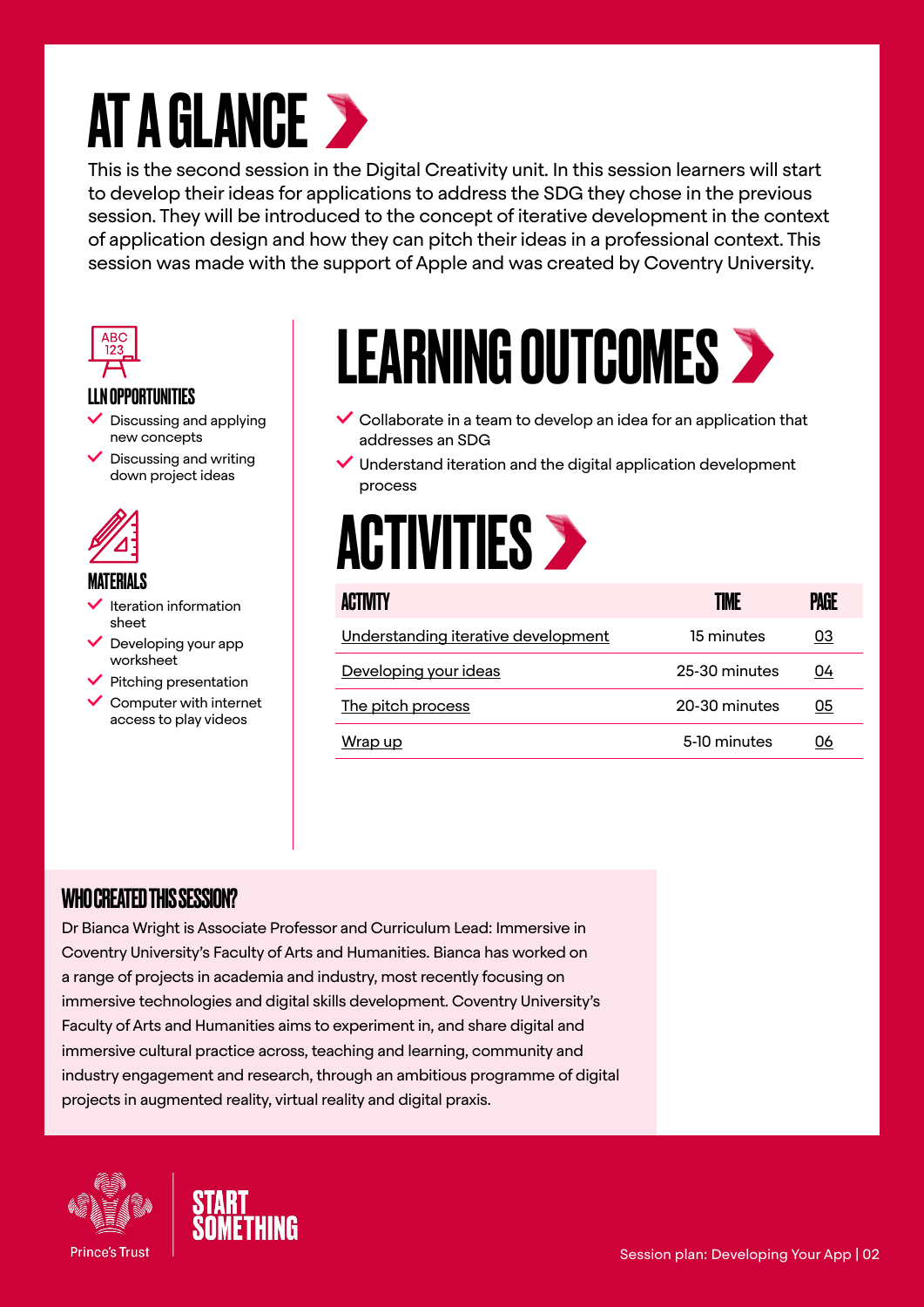# <span id="page-2-0"></span>UNDERSTANDING ITERATIVE DEVELOPMENT



TIME REQUIRED 15 minutes



 Iteration information sheet

## **ACTIVITY STEPS >**

1. Introduce the session by explaining to learners that they will be exploring how digital products, including applications (apps), are developed using an iterative cycle.

Iteration is a process of making, testing and refining and it is used to develop products, particularly digital products. This cycle of making, testing and refining is repeated several times in order to make the product better. Companies use iterative cycles to ensure that their products work in the most efficient and effective way for their users.

- 2. Give the learners a copy of the 'Iteration information sheet' and work through it with them:
	- Can they think of examples of a similar process that they have used?

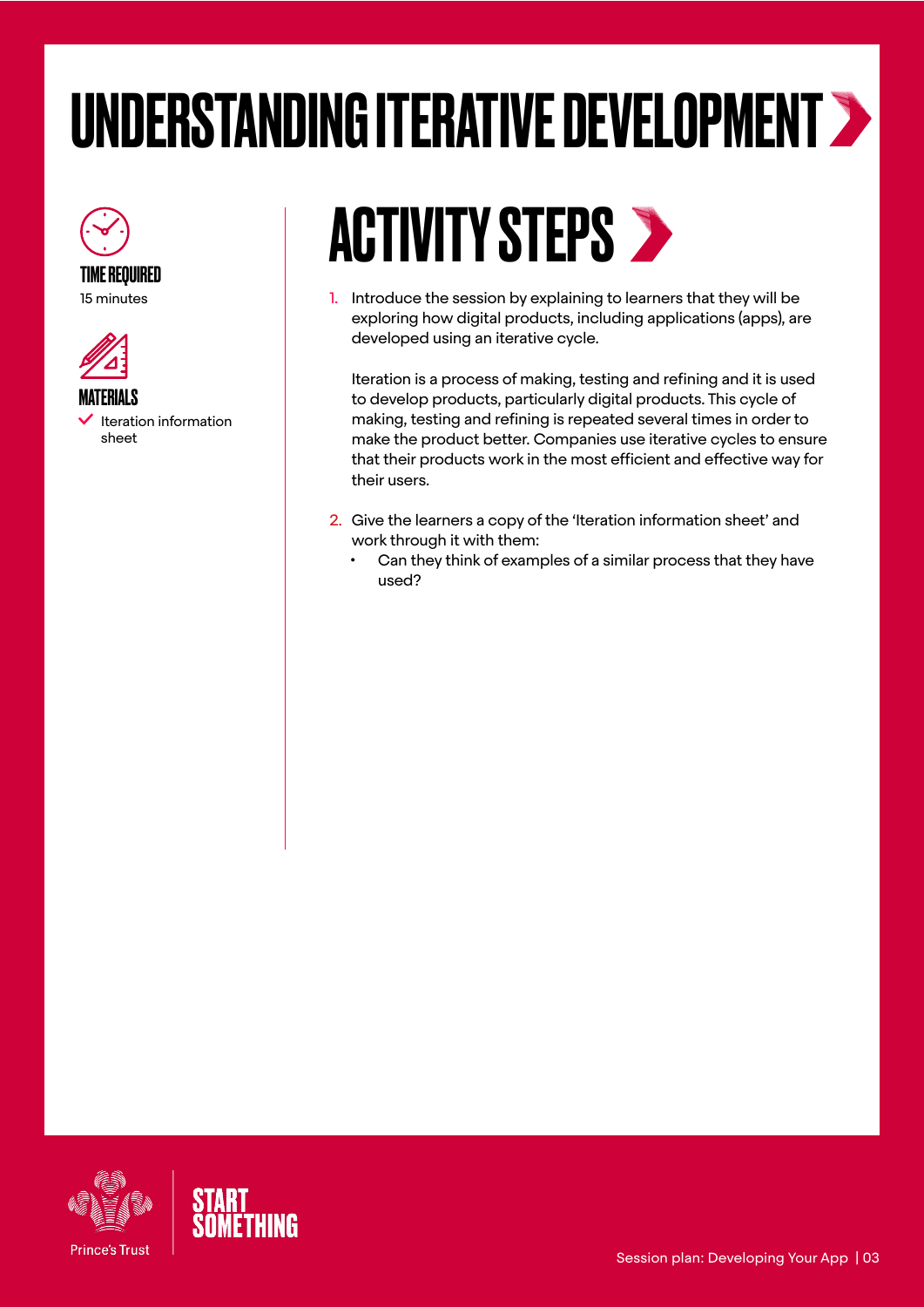## <span id="page-3-0"></span>DEVELOPING YOUR IDEAS



### TIME REQUIRED

25-30 minutes



#### **MATERIALS**

- Developing your app worksheet
- $\checkmark$  Ideation worksheet (from session 1)

## ACTIVITY STEPS >

- 1. Hand out the 'Developing your app worksheet' to the learners. They need to use it to develop their app ideas, considering the different aspects of a mobile app that are listed on the worksheet. They should refer to the 'Ideation worksheet' they completed in session 1 and build on the ideas they have.
- 2. The worksheet asks them to define specific aspects of how their app will work and explain the features of the app. Circulate between groups and offer support where needed.
- 3. You may want to encourage learners to share their initial app ideas with the rest of the group at this point. This could also help ensure that learners are on the right track and their app ideas are relevant, appropriate and address a SDG.



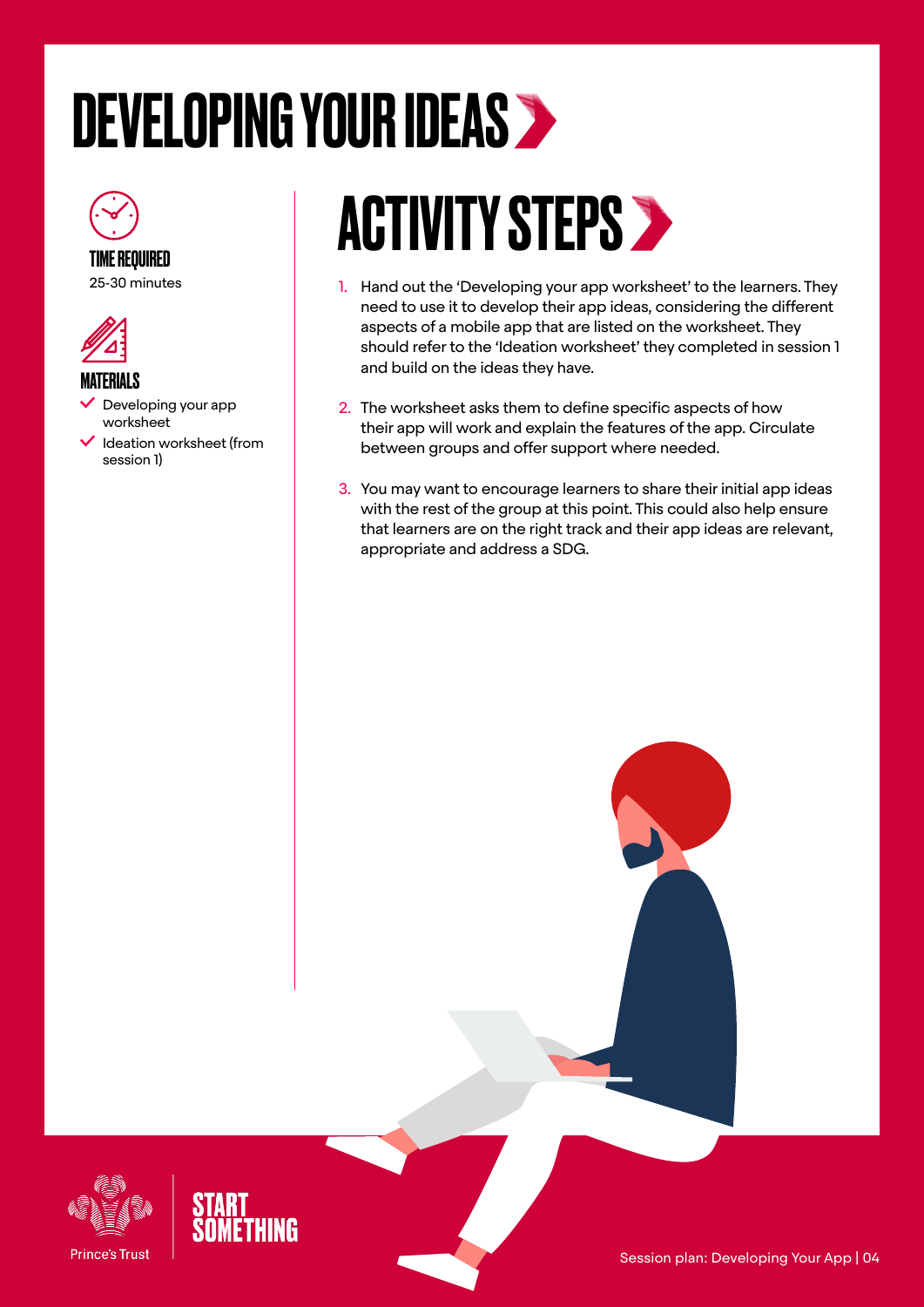## <span id="page-4-0"></span>THE PITCH PROCESS >



#### TIME REQUIRED 20-30 minutes



### MATERIALS

- Pitching presentation
- How to successfully pitch your mobile app video: [https://](https://www.youtube.com/watch?v=wvv0cpv7gP8) [www.youtube.com/](https://www.youtube.com/watch?v=wvv0cpv7gP8) [watch?v=wvv0cpv7gP8](https://www.youtube.com/watch?v=wvv0cpv7gP8)
- $\blacktriangle$  Shark Tank video: [https://](https://www.youtube.com/watch?v=5iKitGJeAZ4) [www.youtube.com/](https://www.youtube.com/watch?v=5iKitGJeAZ4) [watch?v=5iKitGJeAZ4](https://www.youtube.com/watch?v=5iKitGJeAZ4)

## **ACTIVITY STEPS >**

- 1. Tell the learners that they will be pitching and demonstrating their app ideas in a presentation in the final session for this topic (session 4 of this unit). A pitch is a presentation that sells your idea. It is used in many different contexts within business and industry such as to obtain funding to make a new product. In this case they are pitching their idea for a tech for good application.
- 2. Ask the learners if they have heard the word 'pitch' before in the context of business and if they know what it means.

Explain that a pitch is a presentation that sells your idea. It is used in many different contexts within business and industry, including to get money/funding to make a new product. In this case, they will imagine they are pitching their Tech for Good app idea to encourage a businessperson/entrepreneur to fund them.

- 3. Use the Pitching presentation to explain best practice in pitching their Tech for Good app.
- 4. If you have access to the internet, play the learners the 'How to successfully pitch your mobile app' and 'Shark Tank' videos.
- 5. After playing the videos, encourage learners to discuss what was good about the example pitch in the 'Shark Tank' video, and if they think it could be improved in any way.

Points to help guide discussion could focus on:

- Good body language
- The structure of the pitch/presentation
- Whether the key points of the app idea were communicated
- How they responded to questions from the investors